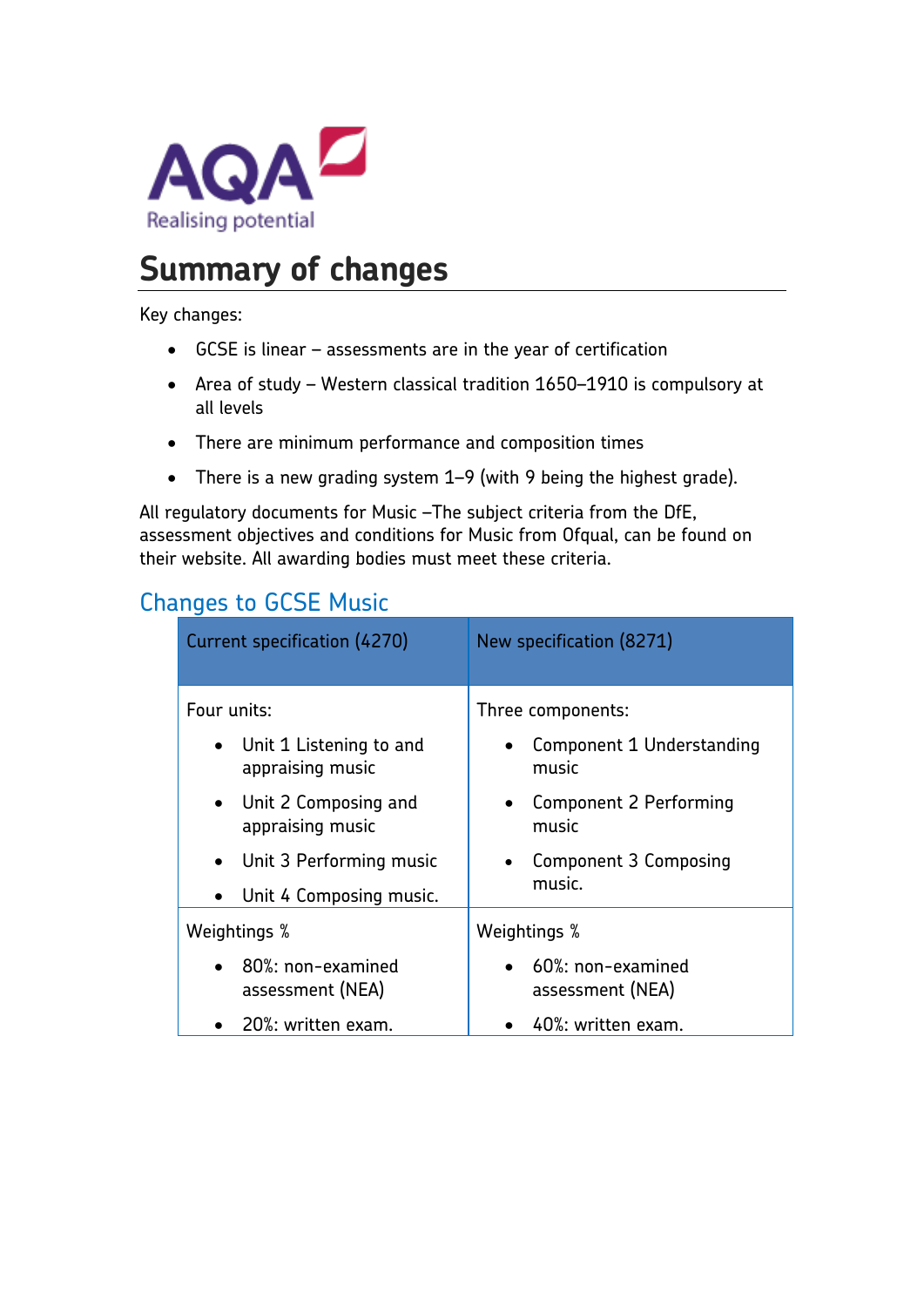| Unit $1$ – Listening and appraising<br>music                 | Component 1 - Understanding music                                          |
|--------------------------------------------------------------|----------------------------------------------------------------------------|
| 20%                                                          | 40%                                                                        |
|                                                              | One and a half hour paper                                                  |
| One hour paper                                               | Total 96 marks                                                             |
| Total 80 marks                                               | <b>Externally marked</b>                                                   |
| <b>Externally marked</b>                                     | Four Areas of study                                                        |
| Five Areas of study                                          | Area of study 1 Western                                                    |
| Area of study 1 Rhythm &<br>$\bullet$<br>metre               | classical tradition 1650-1910<br>compulsory                                |
| Area of study 2 Harmony &<br>$\bullet$                       | Area of study 2 Popular music<br>$\bullet$                                 |
| tonality<br>Area of study 3 Texture &<br>$\bullet$           | Area of study 3 Traditional<br>$\bullet$<br>music                          |
| melody                                                       | Area of study 4 Western                                                    |
| • Area of study 4 Timbre &                                   | classical tradition since 1910.                                            |
| dynamics                                                     | Study Pieces for each Area of study                                        |
| Area of study 5 Structure<br>$\bullet$<br>& form.            | Paper has two sections:                                                    |
| Three strands of learning:                                   | Section A Listening -<br>$\bullet$                                         |
| Western classical<br>1.<br>tradition                         | unfamiliar music - students<br>must answer all eight<br>questions 68 marks |
| 2. Popular music of $20th$ and<br>21 <sup>st</sup> centuries | Section B Study pieces - two<br>$\bullet$<br>questions (including extended |
| 3. World music.                                              | response) referencing the<br>study pieces (one must be Area                |
| Paper has one section                                        | of study 1 above) 28 marks.                                                |
| 12 questions - students must<br>answer all questions.        |                                                                            |
| Unit $2$ – Composing and<br>appraising music                 | Composing now in component 3.                                              |
| 20%                                                          |                                                                            |
| 40 marks                                                     |                                                                            |
| <b>Externally assessed</b>                                   |                                                                            |
| 20 hours supervised time<br>for composition                  |                                                                            |
| Two hours supervised time<br>for appraisal                   |                                                                            |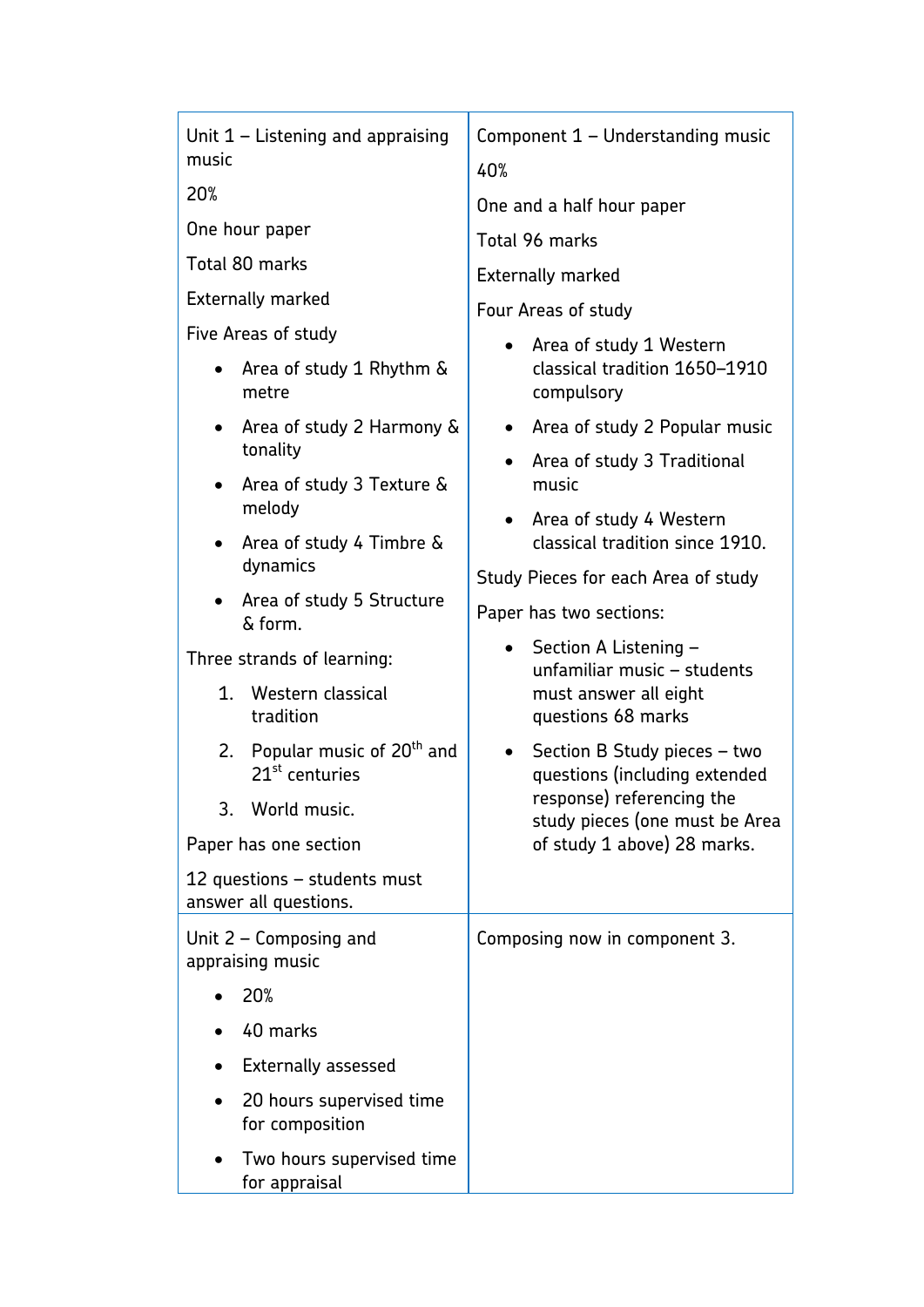| One composition.                                                                              |                                                                                                                  |
|-----------------------------------------------------------------------------------------------|------------------------------------------------------------------------------------------------------------------|
| Unit 3 - Performing music                                                                     | Component 2 - Performing music                                                                                   |
| 40%                                                                                           | 30%                                                                                                              |
| 60 marks                                                                                      | 72 marks                                                                                                         |
| Controlled assessment (Teacher<br>marked)                                                     | Controlled assessment (Teacher<br>marked)                                                                        |
| Postal moderation                                                                             | Postal/uploaded moderation                                                                                       |
| Must perform two pieces                                                                       | Must perform two pieces                                                                                          |
| Piece 1 as a soloist no                                                                       | Piece 1 as a soloist                                                                                             |
| longer than five minutes<br>Piece 2 as part of an<br>ensemble no longer than<br>five minutes. | Piece 2 as part of an ensemble<br>lasting a minimum of one<br>minute.                                            |
|                                                                                               | Combined minimum time of four<br>minutes                                                                         |
|                                                                                               | If the student's performance is less<br>than the minimum time it will not be<br>accepted as assessment evidence. |
|                                                                                               | Assessment must be taken in the year<br>of certification.                                                        |
| Unit $4 -$ Composing music                                                                    | Component 3 – Composing music                                                                                    |
| 40%                                                                                           | 30%                                                                                                              |
| 30 marks                                                                                      | 72 marks                                                                                                         |
| Controlled assessment (Teacher<br>marked)                                                     | Must compose two pieces - details<br>below set by regulatory authorities                                         |
| Postal moderation                                                                             | Composition $1$ – composition to                                                                                 |
| 25 hours supervised time for                                                                  | a brief<br>Composition 2 - free                                                                                  |
| composition<br>One composition                                                                | composition.                                                                                                     |
|                                                                                               | We will release four briefs on or as<br>near as possible to 15 September in<br>the year of certification.        |
|                                                                                               | No requirement for supervised time<br>stipulated by regulatory authority                                         |
|                                                                                               | Controlled assessment (Teacher<br>marked)                                                                        |